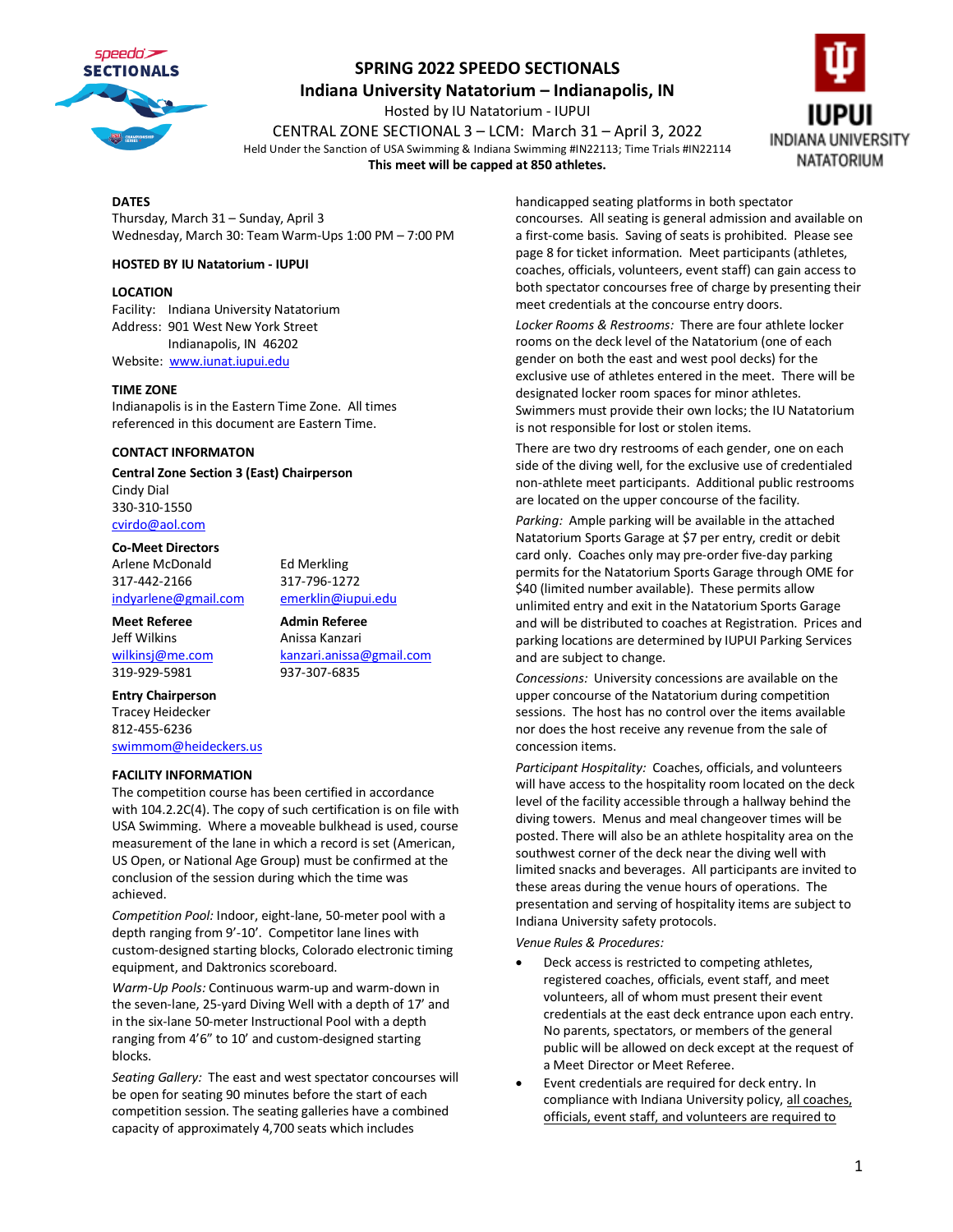

**Indiana University Natatorium – Indianapolis, IN**

Hosted by IU Natatorium - IUPUI

CENTRAL ZONE SECTIONAL 3 – LCM: March 31 – April 3, 2022 Held Under the Sanction of USA Swimming & Indiana Swimming #IN22113; Time Trials #IN22114 **This meet will be capped at 850 athletes.**



show a valid government-issued photo ID when being issued their event credentials.

- First Aid/Training Needs: Lifeguards are trained to handle water emergencies and first aid on the deck. An athletic trainer, provided by IU Health Sports Medicine, will be available in the East Control Room during all venue hours of operation.
- Ample team seating is available on the bleachers surrounding the pool deck, in the diving well area, and in the upstairs spectator concourses. Team seating is available on a first-come basis by session. Belongings should be removed from the deck between sessions and overnight for cleaning.
- Please keep all trash picked up in your ream and spectator seating areas and stay away from restricted areas. If a swimmer is found in a restricted area, the swimmer will be asked to leave the facility and may be pulled from the remainder of the meet.
- Vandalism will not be tolerated. Any individual caught vandalizing the facility will be asked to leave the facility for the remainder of this meet.
- IUPUI is a smoke-free campus.
- At the time of publication, a mask mandate is in effect at all Indiana University facilities. See Safety Planning on page 3 for details.

#### **RULES**

Current USA Swimming rules will govern this meet.

*Conditions of Sanction:* At a sanctioned competitive event, USA Swimming athlete members must be under the supervision of a USA Swimming member-coach during warm-up, competition, and warm-down. The Meet Director or Meet Referee may assist in making arrangements for such supervision, but it is the swimmer's responsibility to make such arrangements prior to the start of the meet.

Coaches MUST present their current USA Swimming coach credential or Deck Pass app to receive their event credentials and gain deck access. The Meet Director and/or Meet Referee reserve the right to ask for coach credential or Deck Pass and/or deny deck access if coach does not comply or membership is no longer valid/current.

Any swimmer entered in the meet must be certified by a USA Swimming member-coach as being proficient in performing a racing start or must start each race from within the water. When unaccompanied by a membercoach, it is the responsibility of the swimmer or the swimmer's legal guardian to ensure compliance with this requirement.

Deck changes are prohibited including in the team seating and spectator areas.

Use of audio or visual recording devices, including a cell phone, is not permitted in changing areas, rest rooms or locker rooms.

Operation of a drone, or any other flying apparatus, is prohibited over the venue (pool, athlete/coach areas, spectator areas, and open ceiling locker-rooms) any time athletes, coaches, officials and/or spectators are present. It is understood and agreed that USA Swimming, Indiana Swimming, and the IU Natatorium shall be free from any liabilities or claims for damages arising by reason of injuries to anyone during the conduct of this event.

#### **SAFE SPORT 360**

The Safe Sport program is USA Swimming's comprehensive abuse prevention program dedicated to reducing the risk of sexual, emotional and physical abuse to athletes. Components of the program include, but are not limited to, providing education and training, enforcing policies, rules and best practice guidelines, promoting healthy boundaries and mandated reporting of violations.

The Minor Athlete Abuse Prevention Policy ("MAAPP") prohibits applicable adults from having one-on-one interaction with minor athletes that is not within an observable and interruptible distance from another adult. All applicable adults participating in or associated with this meet acknowledge that they are subject to the provisions of the USA Swimming MAAPP and that they understand that compliance with the MAAPP Policy is a condition of participation in the conduct of this competition.

Pursuant to USA Swimming Rules and Regulations and federal law, it is every member's responsibility to immediately (i.e., within 24 hours) report any incident of child abuse, including physical or sexual abuse, to law enforcement and the U.S. Center for SafeSport. Reporting must occur when an individual has firsthand knowledge of misconduct or where specific and credible information has been received from a victim or knowledgeable third party. A report to the U.S. Center for SafeSport may be made via telephone at 720-531-0340 or online at

*uscenterforsafesport.org/report-a-concern*. Various state laws may also require reporting to law enforcement or to a designated child protection agency.

All athletes age 18 and older must complete Athlete Protection Training ("APT") to be a USA Swimming registered member in good standing. Any athlete who turns 18 on or after March 31, 2022, who has not completed APT by the first day of competition, will be prohibited from participating in the competition until such time as all membership requirements are completed. Times achieved by an athlete who turns age 18 on or after March 31, 2022, who competes in this USA Swimming sanctioned event without completing this membership requirement, will NOT count for qualification or recognition. This includes participation as a member of a relay.

The requirement to complete Athlete Protection Training is an annual requirement. USA Swimming membership will be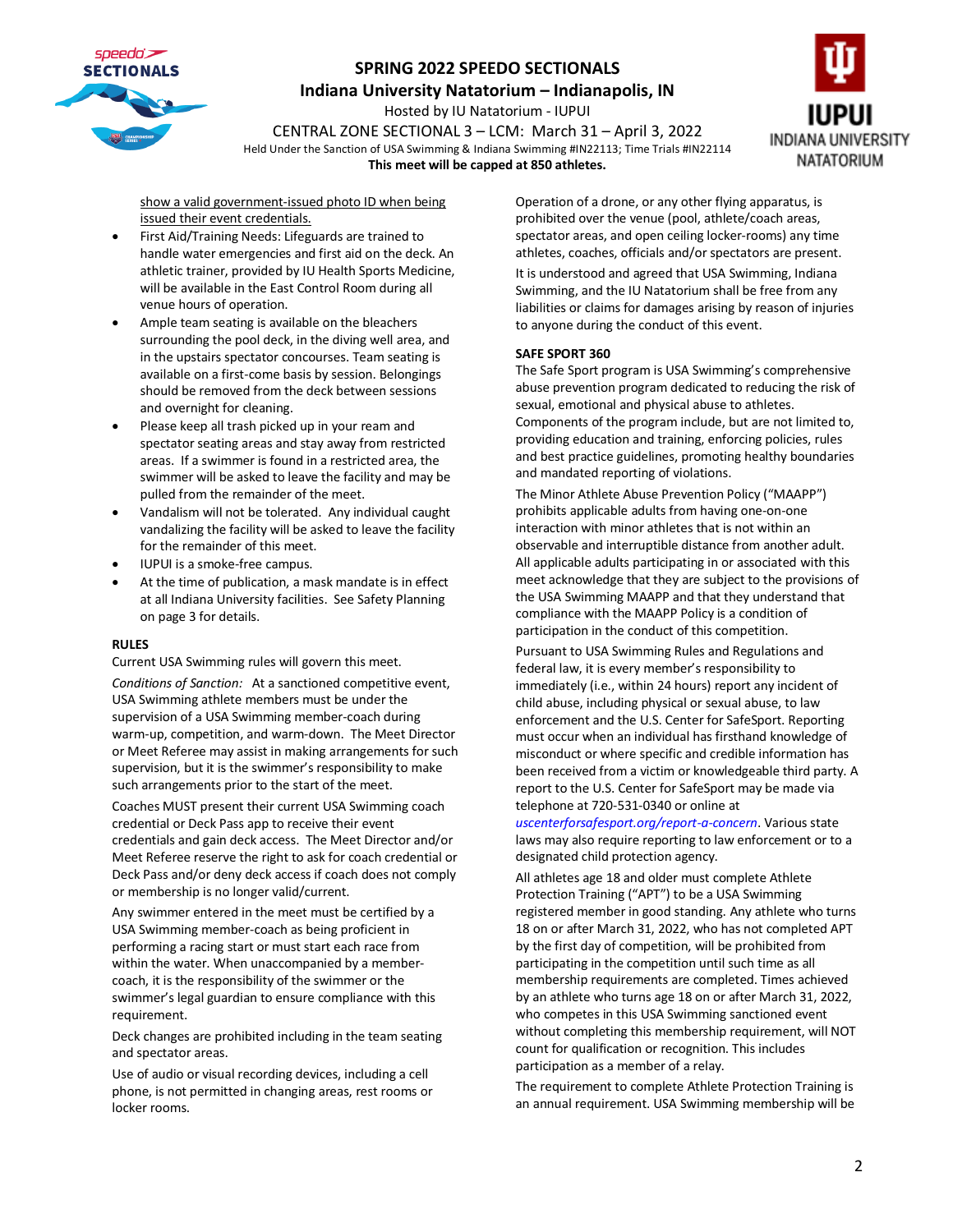

**Indiana University Natatorium – Indianapolis, IN**

Hosted by IU Natatorium - IUPUI CENTRAL ZONE SECTIONAL 3 – LCM: March 31 – April 3, 2022 Held Under the Sanction of USA Swimming & Indiana Swimming #IN22113; Time Trials #IN22114 **This meet will be capped at 850 athletes.**



affected if a non-athlete member or adult athlete member does not renew Athlete Protection Training annually.

Each club is responsible for the conduct of its swimmers. Any person who, in the opinion of the Meet Director or Meet Marshal, is harmful to others or to others' property may be required to leave the competition.

#### **COVID-19**

#### **Conditions of Sanction**

As a condition of this sanction, the IU Natatorium agrees to comply with and enforce all COVID-19 health and safety mandates and guidelines of USA Swimming, Indiana Swimming, the State of Indiana, Marion County, and Indiana University that are in effect at the time of this meet.

#### **Assumption of Risk Disclaimer**

The IU Natatorium has taken enhanced health and safety measures for athletes, coaches, officials, volunteers, spectators, and others participating in this meet. Participants must follow all safety instructions as outlined by the meet host. By attending this meet, you assume all risks related to exposure to COVID-19

#### **COVID-19 Release**

An inherent risk of exposure to COVID-19 exists in any public place where people are present. COVID-19 is an extremely contagious disease that can lead to severe illness and death. According to the Centers for Disease Control and Prevention, senior citizens and individuals with underlying medical conditions are especially vulnerable. USA Swimming, Inc. and the IU Natatorium cannot prevent you (or your child(ren)) from becoming exposed to, contracting, or spreading COVID-19 while participating in USA Swimming sanctioned events. It is not possible to prevent against the presence of the disease. Therefore, if you choose to participate in a USA Swimming sanctioned event, you may be exposing yourself to and/or increasing your risk of contracting or spreading COVID-19.

BY ATTENDING OR PARTICIPATING IN THIS COMPETITION, YOU VOLUNTARILY ASSUME ALL RISKS ASSOCIATED WITH EXPOSURE TO COVID-19 AND FOREVER RELEASE AND HOLD HARMLESS USA SWIMMING, INDIANA SWIMMING, AND INDIANA UNIVERSITY AND EACH OF THEIR OFFICERS, DIRECTORS, AGENTS, EMPLOYEES OR OTHER REPRESENTATIVES FROM ANY LIABILITY OR CLAIMS INCLUDING FOR PERSONAL INJURIES, DEATH, DISEASE OR PROPERTY LOSSES, OR ANY OTHER LOSS, INCLUDING BUT NOT LIMITED TO CLAIMS OF NEGLIGENCE AND GIVE UP ANY CLAIMS YOU MAY HAVE TO SEEK DAMAGES, WHETHER KNOWN OR UNKNOWN, FORESEEN OR UNFORESEEN, IN CONNECTION THEREWITH.

#### **Waivers**

All participants will be required to complete and submit the required USA Swimming electronic waiver(s) via email to [NatatoriumWaivers@gmail.com](mailto:NatatoriumWaivers@gmail.com) prior to noon Tuesday, March 29. Coaches of participating teams will receive the electronic waiver file(s) via email to distribute to participating athletes and coaches. Waivers of minor athletes require parent signatures.

#### **Safety Planning**

The following Indiana University safety requirements are currently in effect. Participating teams will receive updated venue, city, and state safety requirements prior to the meet.

Face Masks: As per Indiana University regulations, all meet participants – coaches, officials, athletes, spectators, volunteers, and meet staff - must wear masks at all times while in the competition venue including entry, exit, on deck, and in the spectator and team seating areas.

Gaiters and face shields do NOT satisfy the University mask requirement. Mask compliance will be monitored throughout the meet; masks must be worn properly at all times over the nose and mouth. Anyone who refuses to wear a mask properly will be turned away at the entry doors and/or asked to leave the venue. Masks can only be removed while eating, drinking, or competing.

Athletes are required to wear masks at all times while in the venue including entry, exit, on the upper spectator concourse, and while seated in the team seating areas. Athletes will only be permitted to remove their masks when reporting behind the blocks for warm-ups or races. Upon exiting the pool after their races/warm-ups/cool-downs, athletes are required to put on their masks immediately upon returning to their team seating area.

Spectators, coaches, officials, volunteers, and event staff must wear masks at all times except when eating or drinking. Thank you for your compliance with Indiana University's current mask mandate.

Enhanced Sanitation: Enhanced venue sanitation processes will be in effect throughout the meet.

#### **SCHEDULE**

All times are Eastern Time; Indianapolis observes Eastern Time.

#### **Virtual Technical Meeting**

Monday, March 28: 6:00 PM Eastern

A meeting invitation will be sent out to registered teams the week prior. This meeting is REQUIRED for all head coaches.

#### **Warm-Ups & Start Times**

All times listed are subject to change based on final entry numbers and the potential need for staggered warm-up times and/or flighted sessions. See page 12 for the specific warm-up schedules in each pool.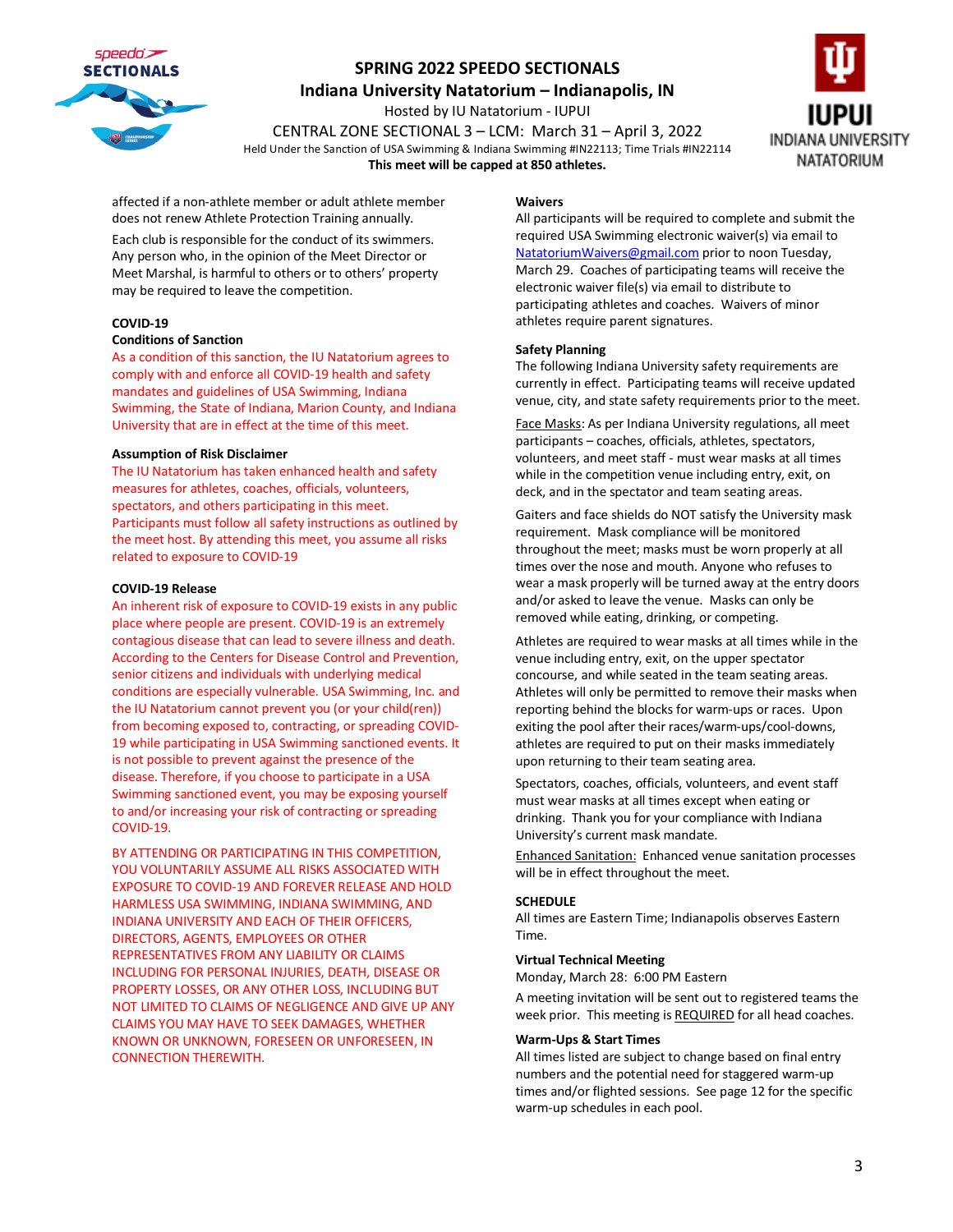

**Indiana University Natatorium – Indianapolis, IN**

Hosted by IU Natatorium - IUPUI

CENTRAL ZONE SECTIONAL 3 – LCM: March 31 – April 3, 2022 Held Under the Sanction of USA Swimming & Indiana Swimming #IN22113; Time Trials #IN22114

**This meet will be capped at 850 athletes.**



Wednesday, March 30 **Team Practice: 1:00 PM – 7:00 PM** Four 90-minute slots; reservations required:

- 1:00 PM 2:30 PM
- $2:30$  PM  $-$  4:00 PM
- 4:00 PM 5:30 PM
- 5:30 PM 7:00 PM

Please emai[l indyarlene@gmail.com](mailto:indyarlene@gmail.com) no later than March 1, 2022, with a team practice reservation request that includes your top two preferred practice time slots (above) and your estimated number of athletes. Time slots will be assigned on a first-come, first-served basis in an effort to provide the best possible practice environment.

Thursday-Saturday, March 31 – April 2

- Prelims Warm-Up: 6:00 AM 8:50 AM
- Prelims Start: 9:00 AM
- Finals Warm-Up: 4:00 PM 5:15 PM
- Finals Start: 5:30 PM

#### Saturday, April 2

Section 3 Coaches Meeting: After Prelims- *Hospitality Room* Sunday, April 3

- Prelims Warm-Up: 6:00 AM -8:50 AM
- Prelims Start: 9:00 AM
- Finals Warm-Up: 3:00 PM-4:15 PM
- Finals Start: 4:30 PM

#### **REGISTRATION**

Registration will begin on Wednesday, March 30, at 12:30 pm on the upper concourse of the Natatorium and continue through Noon on Thursday, March 31. After Noon on Thursday, registration for late arrivals will be available at 7:00 am each day of the meet at the bottom of the stairs at the east deck entry and will remain open until the end of the Finals session each day except Sunday. Late arriving athletes will need to be accompanied by their assigned coach to receive event credentials.

All coaches desiring event deck passes MUST complete Step 6 (Deck Passes) in OME when entering their athletes in the meet. There will be a \$20 fee per deck pass due at Registration for all coaches who have not registered for a deck pass in OME. Coaches must present their valid coach membership cards or valid Deck Pass app screens, along with a photo ID, at Registration in order to receive their deck passes and team credentials.

Each swimmer on deck at any time must be under the direct supervision of a USA Swimming member coach. Swimmers whose home coaches are not present at the meet should arrange in advance for a supervising coach and complete the USA Swimming Swimmer Assignment Form and submit via email t[o indyarlene@gmail.com](mailto:indyarlene@gmail.com) prior to arrival in Indianapolis. These swimmers should then plan to arrive at Registration with the assigned coach in order to obtain athlete meet credentials. This includes late-arriving athletes. If a swimmer arrives without a coach, he/she must find a willing coach at the facility to sign USA Swimming's Swimmer Assignment Form before an athlete credential can be issued.

Please email Arlene McDonald a[t indyarlene@gmail.com](mailto:indyarlene@gmail.com) for a Swimmer Assignment Form.

#### **QUALIFYING PERIOD**

The qualifying period is from January 1, 2021, through the entry deadline.

#### **ELIGIBILITY**

This meet is open to all current athlete members of USA Swimming registered both inside and outside the Central Zone. There will be no on-site processing of USA Swimming membership at this event. Age as of March 31, 2022, shall determine the swimmer's age for the entire meet. **This meet will be capped at 850 athletes.**

Eligible swimmers must have achieved the relevant qualifying times within the qualifying period. Official time standards, including bonus time standards, can be found on pages 10 & 11 of this document.

Teams may enter relay-only swimmers with a maximum of two relays per team per relay event. Names of relay-only swimmer must be listed on the original entry and count toward the 850 athlete cap.

#### **DISABILITY ATHLETES**

Swimmers with a disability may enter any event(s) at this meet for which they have achieved a National Para Sectional Motivational Time Standard during the qualifying period. These athletes must also be members of a team that has been accepted into the meet.

Swimmers with a disability who have achieved fewer than 4 individual event time standards (National Para Sectional Motivational Time Standard) may supplement their entry with bonus event(s) so that the total of individual events (qualified swims plus bonus swims) does not exceed 4 for the meet. (i.e. 1 qualified and 3 bonus, 2 qualified and 2 bonus, 3 qualified and 1 bonus). Swimmers must meet the National Para Sectional Motivational Bonus Time Standard for each bonus event.

Coaches of disability swimmers who have achieved these standards and would like to enter this meet should contact the Meet Director before the entry deadline. The email should include the swimmer's name, team name with LSC, events and entry times based on grouping (P1,P2,P3) strokes/distances and days/sessions. Final determination of seeding of swimmers with a disability will be made by the Meet Referee after consultation with the athletes and their coaches.

Coaches entering swimmers with disabilities that require any accommodations, including the need for any personal assistants and/or registered service animals, must provide advance notice in writing, accompanying their meet entry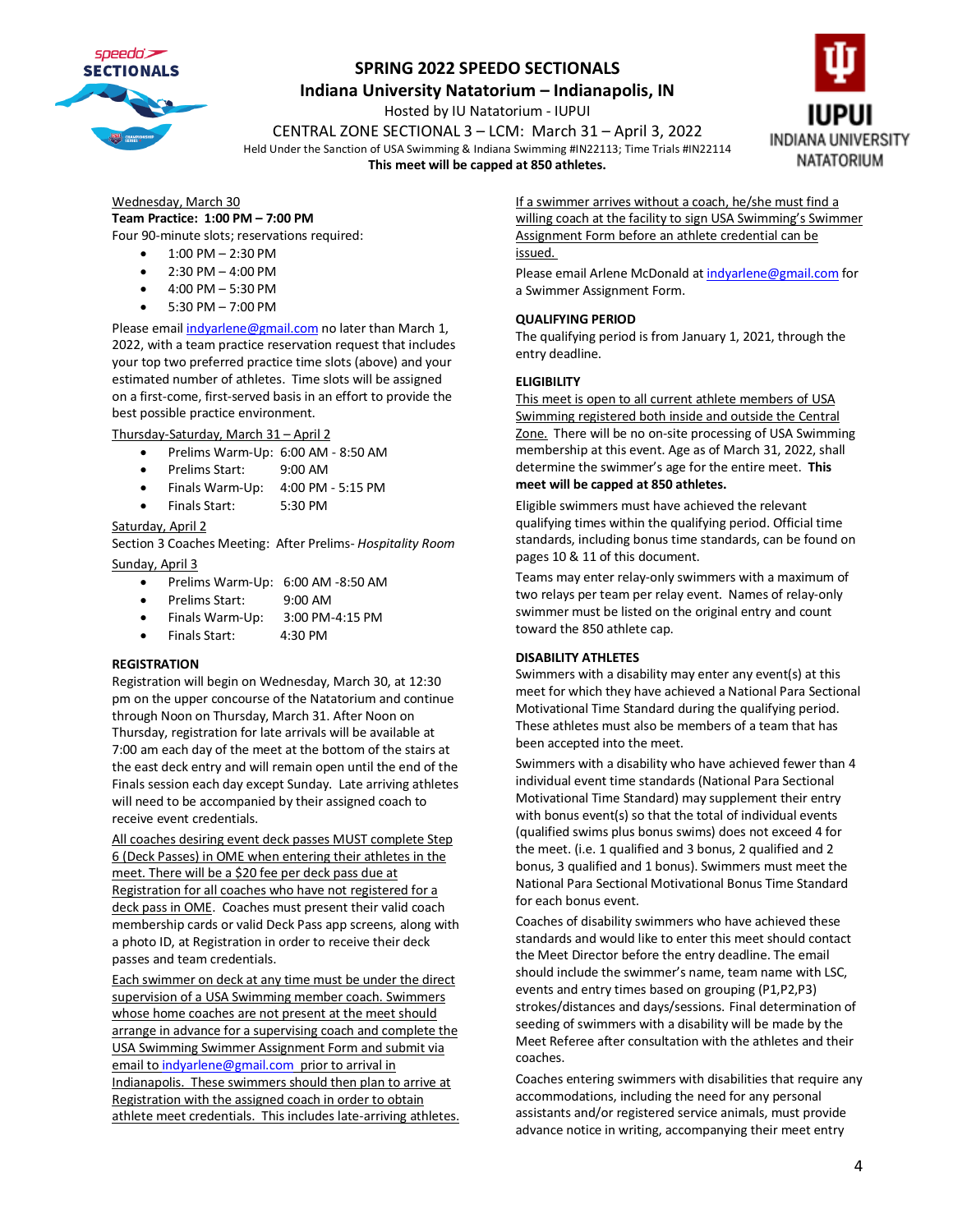

**Indiana University Natatorium – Indianapolis, IN**

Hosted by IU Natatorium - IUPUI CENTRAL ZONE SECTIONAL 3 – LCM: March 31 – April 3, 2022 Held Under the Sanction of USA Swimming & Indiana Swimming #IN22113; Time Trials #IN22114 **This meet will be capped at 850 athletes.**



file, to the Meet Director by the entry deadline. Failure to provide advance notice may limit the host's ability to accommodate all requests.

#### **ENTRY LIMITS and BONUS EVENTS**

**Limits:** A swimmer may enter an unlimited number of individual events but may compete in no more than 6 individual events for the meet and in no more than 3 individual events per day. Time trial events count toward a swimmer's daily limit (3 events), but do not count toward a swimmer's meet limit of six (6) events.

**Bonus Events:** Swimmers who have achieved fewer than 4 individual event time standards may supplement their entry with bonus event(s) so that the total of individual events (qualified swims plus bonus swims) does not exceed 4 for the meet. (i.e. 1 qualified and 3 bonus, 2 qualified and 2 bonus, 3 qualified and 1 bonus). Swimmers must meet the Central Zone Section 3 Bonus Time Standards (see page 11) for each bonus event. Please be certain to check the box indicating "bonus" for each event that is a bonus event.

#### **MEET FORMAT**

This meet will be conducted in long course meters using eight lanes; it is a 4- day competition with prelims and finals sessions each day. Time trials will be offered daily if time permits. Prelims and timed final events will be conducted using fly-over starts. Fly-overs will not be used in finals. Relays and distance freestyles will be conducted as timed finals. In all other events, four heats of swimmers from preliminaries will advance to finals where A, B, C, and D heats will be contested in those events. The A and B finals will consist of the top 16 swimmers from prelims. The C finals will be the next 8 fastest 18 & Under athletes while the D finals will be the next 8 fastest 16 & Unders. If there are not enough 16 & Under athletes to fill the D final, that heat can be filled with 18 & Unders seeded in any available lanes. Finals heats will be swum in this order: C, B, A, D. The Section reserves the right to flight prelims based on entries and timelines. **The meet will be capped at 850 athletes.**

#### **LENGTH OF SESSION**

If the length of a session requires, some bonus event swims may be swum at the end of the session and before time trials. Additionally, the Section reserves the right to flight prelims based on the number of entries and projected length of session. Information regarding any such modifications will be posted on the event web site by Friday, March 25.

#### **ENTRY FEES**

Individual Events: \$ 16.00 Relay Events: \$25.00 Surcharges:  $\frac{1}{5}$  30.00 per athlete (includes relay-only)

All fees are nonrefundable and nontransferable once the entries have been checked out in OME unless the meet is cancelled due to COVID-19. If the meet is cancelled, all fees will be refunded.

#### **ENTRY PROCEDURES**

**To assist the Section and meet host in planning, all Section 3 teams will be asked to complete an online form no later than Monday, January 10, indicating their team's intent to compete in this meet as well as the team's projected number of entered athletes. The link to this online form will be sent to Section 3 coaches and LSCs in December 2021.**

Entries must be submitted using USA Swimming's Online Meet Entry (OME) system a[t www.usaswimming.org.](http://www.usaswimming.org/) Entries will be accepted beginning Monday, February 7, 2022, starting at 9:00 am Eastern, through Tuesday, March 22, 2022, at 6:00 pm Eastern or until the entry cap of 850 athletes has been reached. OME will be closed to entries as soon as the cap has been reached. Please bring all entry communications with you to the meet in the event of a problem. OME is not an eligibility report. It is the coach's responsibility to know for which events his/her athletes are qualified. Events can be added to an athlete's entry; however, athletes' events cannot be deleted once the entry fee has been paid in OME. Once entered in the meet, athletes' times can be updated until Tuesday, March 22, at 6:00 pm.

The OME system processes payment by credit card and will accept Visa, MasterCard, American Express, & DiscoverCard. Upon payment, a confirmation email including a receipt and summary of the events entered will be sent. Swimmers are not officially entered in the meet until payment has been processed in OME; please be sure to completely check out of OME to finalize entries.

Please contact Macie McNichols at USA Swimming (mmcnichols@usaswimming.org) with OME technical questions. Contact the meet Entry Chair with event-related questions.

#### **ENTRY PROCESS AFTER OME CLOSES\*\***

**\*\*This procedure applies to in-section athletes only who achieve new qualifying times after the entry deadline. These athletes are not eligible for bonus events, but can swim on relays and in time trials.**

**Tuesday, March 22, 6:01 pm - Sunday, March 27, at 11 pm** In-section swimmers who achieve qualifying times after March 22, 2022, and before Monday, March 28, 2022, may be entered in the meet or in additional events. Such entries may not be electronically entered and must be sent to the [Entry](mailto:Entry) Chair *at* [swimmom@heideckers.us](mailto:swimmom@heideckers.us) by 11pm on Sunday, March 27. Do not send a revised entry file attachment. **Proof of time must be emailed to the Entry Chair with the entry request. Payment must be submitted at Registration prior to receiving event credentials.**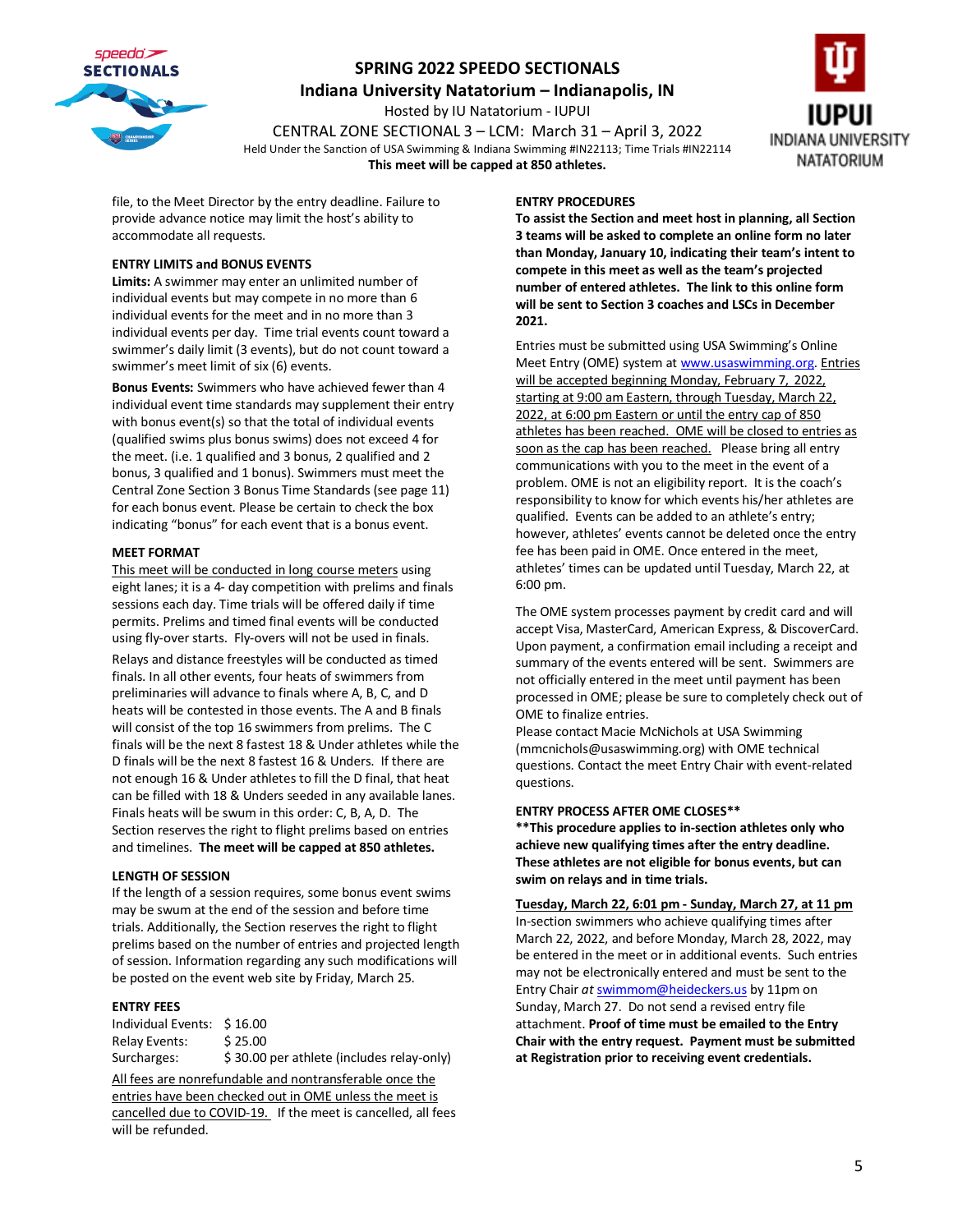

**Indiana University Natatorium – Indianapolis, IN**

Hosted by IU Natatorium - IUPUI

CENTRAL ZONE SECTIONAL 3 – LCM: March 31 – April 3, 2022 Held Under the Sanction of USA Swimming & Indiana Swimming #IN22113; Time Trials #IN22114 **This meet will be capped at 850 athletes.**



#### **LATE ENTRIES\*\***

**\*\*This procedure applies only if the athlete cap of 850 swimmers has not been reached by 6:00 pm on March 22. A team who inadvertently missed entering a swimmer with a qualifying time achieved before the March 22 deadline may do so after the March 22 deadline by paying the following fees at Registration:**

- **\$100.00 Administration Fee (per team)**
- **Double the entry fee per individual event and/or relay event**

All late entries must be submitted to the entry chair no later than 15 minutes before the March 28 virtual Technical Meeting with proof of time; no entries will be taken after that time.

\*\*All entry/administrative fees for late entries or qualifying times achieved after OME closes are due onsite at Registration. Payment must be either in cash, with a credit card, or a check made payable to Indiana University.

A **psych sheet** will be sent via email to all entered clubs by Friday, March 25, 2022. Teams are responsible for reviewing the psych sheet for errors and for proof of time (\*) or registration problems (#). Bonus events will be noted with a "B" next to the time on the psych sheet.

#### **PROOF OF TIME**

Acceptable verifications for any individual events not in USA Swimming's SWIMS database AND all relay proofs must be official results from: (1) USA Swimming sanctioned, approved, or observed meets; or (2) College, High School, Junior High, YWCA or YMCA, or Masters meets sanctioned by their respective governing organizations. Proof of time is also necessary if you override a time in the SWIMS database.

All proof of time must be submitted to the Indiana LSC Times Officer Michele DeLuna a[t michele@inswimmming.org](mailto:michele@inswimmming.org) for all entry times not in SWIMS. The Indiana LSC Times Officer will then confirm proof of time with the meet Entry Chair.

Times not proven prior to Friday, March 25, will be flagged on the psych sheet (\*). **Proof of time for those events must be provided before the scratch deadline for that event. If NO proof of time is provided, the swimmer will be scratched from the event.**

**The responsibility of proving times lies with the entering club**. **Verification / Proof of Time must be accordance with the type of time entered (LCM, SCY, SCM** ).

#### **TIME TRIALS**

Time trials will be offered daily as time allows. Final details regarding time trials will be communicated at the virtual Technical Meeting on Monday, March 28. If time trials are offered, the following procedures will be in effect:

- Only swimmers entered in the meet are eligible to participate in time trials.
- Time trials sessions will start 15 minutes after the conclusion of preliminaries on Thursday, Friday,

Saturday, and Sunday as time permits. Events from the current day will be swum first, with events for subsequent days following in order.

- Time trial entries will be taken at the meet admin table located next to the timing and scoring table on the west deck each competition day starting at 7:30 AM until one hour prior to the published finish time of the preliminary session and will reopen from 3:00 PM – 6:00 PM daily.
- Time trials will be limited to 1 hour. Time trials for events 800m and longer will be limited to one day. Teams will be informed of the distance time trial event day at Monday's virtual Technical Meeting.
- If on any day, preliminary sessions end less than 45 minutes before the start of finals warm-ups, time trials will not be conducted.

On a given day, time trial events must be included in the individual daily event limit of three (3); time trial events do not count toward a swimmer's meet limit of six (6) events.

Fees: Individual Events: \$16.00; Relays: \$25.00 Time trial fees are payable in cash, by credit card, or by check made payable to Indiana University.

#### **MEET CONDUCT**

**Rules:** The meet will be conducted according to USA Swimming rules and regulations.

**Seeding**: Seeding order: LCM then SCY

Bonus times will be seeded following non-conforming times and may be flighted at the end of the session, prior to time trials, based on session length.

#### **Scratch Rule/Positive Check-In/DFS**:

All athletes in event distances of 400m or less are considered swimming unless scratched.

- Scratches will be done online for all preliminary events only including distance freestyle events. A link to the preliminary electronic scratch form will be provided to each coach.
- Scratching from finals must be done in person with the Administrative Referee.

An electronic positive check-in process for the 800 & 1500 free and relays will be used for this meet. The link to the electronic positive check-in will be provided to each coach. Swimmers or relays who fail to check in by the applicable deadline will only be allowed to swim IF there is an empty lane (no new heat will be created).

DFSs during the meet should be texted to the Admin Referee at 937-307-6835.

The USA Swimming national scratch procedure and failure to compete rules will be used for both prelims and finals. These rules are described in rule 207.11.6 of the USA Swimming Rulebook. A swimmer may pay a re-entry fee of \$100 to the meet host for each preliminary or final event in which he/she failed to compete prior to being eligible for further competition.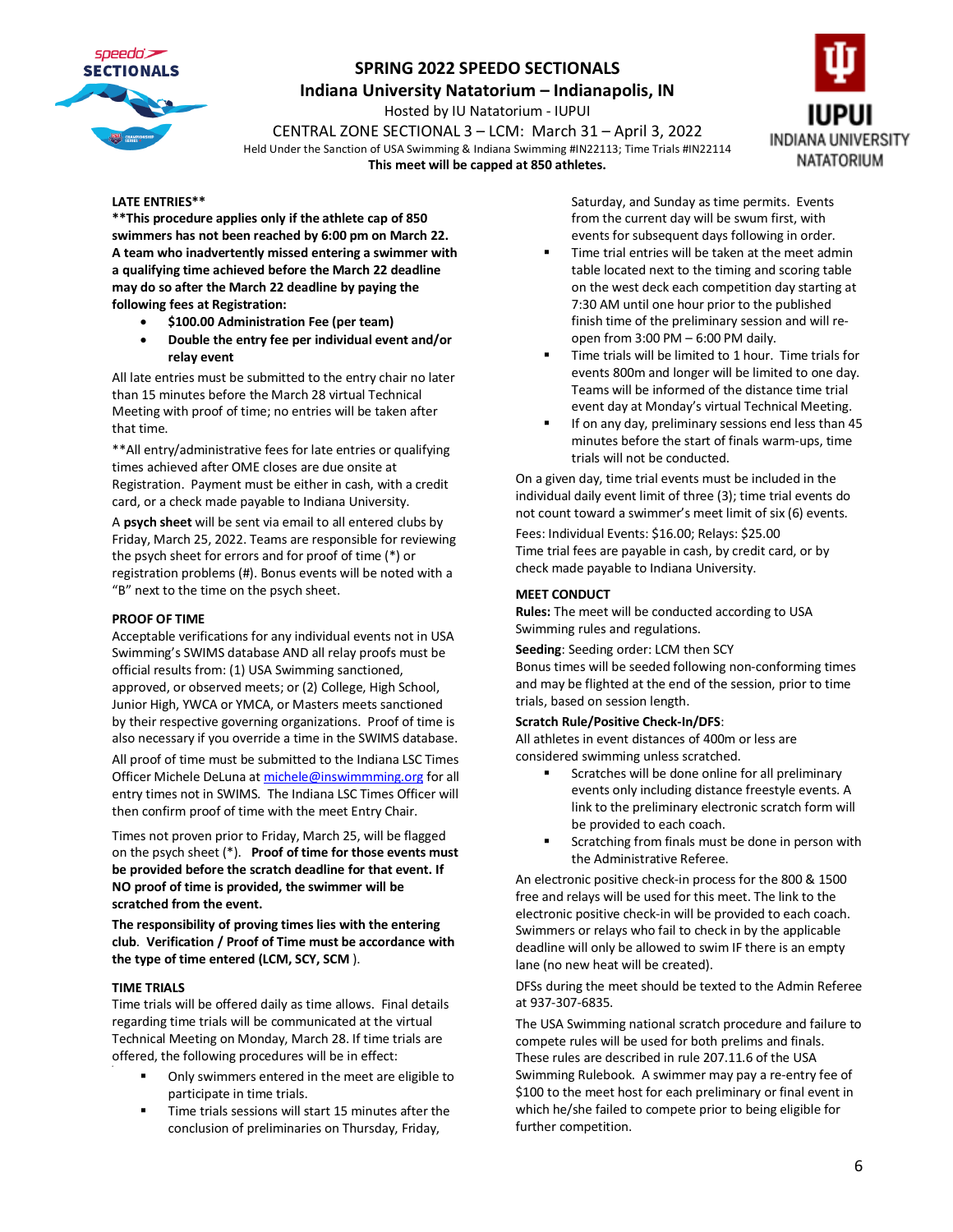

**Indiana University Natatorium – Indianapolis, IN**

Hosted by IU Natatorium - IUPUI

CENTRAL ZONE SECTIONAL 3 – LCM: March 31 – April 3, 2022 Held Under the Sanction of USA Swimming & Indiana Swimming #IN22113; Time Trials #IN22114 **This meet will be capped at 850 athletes.**



**Scratch & Positive Check-In Deadlines:** The scratch and positive check-in deadline is 6:00 PM for the next day's events. This includes Thursday events. The entry fees paid for scratched events are NOT refundable.

#### **RELAYS**

Online positive check-in for relays is required. Relays must be checked in prior to the scratch deadline in order to be seeded. Only two relays can score from each team. All relays are timed finals.

- All 400 Free Relays and 800 Free Relays will be swum in finals. The 800 Free Relays will be swum fastest to slowest. There will be a 10-minute break before the start of the 800 Free Relay events.
- The 400 Free Relay will be swum starting with the two fastest heats of women, then the two fastest heats of men. Those relays will then alternate women and men, fastest to slowest, after the first two heats of each gender.
- The 200 and 400 Medley Relays will be swum in prelims in event order (women then men) slowest to fastest. The 200 Free Relays will be swum in prelims, men's on Thursday and women's on Saturday (slowest to fastest).

Electronic relay cards will be used for this meet with a link sent to all coaches who have entered relays and will be due one hour prior to the projected relay start time. The electronic relay cards may be changed up until the relay swims.

#### **DISTANCE FREESTYLE**

Online positive check-in for distance freestyle events is required. Entrants in the 800m and 1500m Freestyle events must complete the online check-in form prior to the scratch deadline for each distance freestyle event in order to be seeded. When completing the online check-in form, please designate a preference to swim in prelims or finals. Swimmers should anticipate the possibility that swimmers seeded ahead of them may opt out of finals.

Thursday distance events (W800/M1500) will be swum fastest to slowest alternating women and men. The fastest seeded heat of the women's 800 and men's 1500 will swim in finals.

Sunday's distance events (W1500/M800) will be swum fastest to slowest alternating women and men. The fastest heat of the women's 1500 and the men's 800 will be swum in finals.

The top eight athletes swimming distance freestyle events during finals will be paraded from the Ready Room.

All distance events counters must be individuals who are credentialed for this event. Spectators will not be permitted on deck as counters.

#### **READY ROOM**

A Ready Room area (located on the west pool deck near the diving well) will be provided each evening for the championship heat in all individual events and the top seeded heat of distance freestyles. Swimmers should report to the Ready Room 10 minutes prior to the start of their event so they may march to the starting blocks together. Relays and all other heats should report directly to the blocks.

#### **WARM–UP PROCEDURES**

Specific details of warm-ups can be found on page 12 and will be posted on the pool deck and online. Meet Marshals will be monitoring lane usage based on the published schedule. Participants are expected to comply with all lane control signage and marshal requests.

Equipment is not permitted at any time in the competition pool or diving well.

The 25-yard diving well and 50-meter instructional pool will be available for warm-up and warm-down during all venue hours of operation. Designated lanes for pace and sprint will be available in the instructional pool. Signage will designate the use of each lane.

#### **SCORING & RESULTS**

The meet will score to 20 places. 26-23-22-21-20-19-18-17-15-13-12-11-10-9-8-7-5-3-2-1 Relays will score double. Results will be available on Meet Mobile and posted on the host web site.

#### **AWARDS**

Medals for  $1^{st}$ -8<sup>th</sup> place will be given in individual and relay events. However, only the top 3 finishers will be presented their medals during the awards ceremonies. All other medals will be distributed to coaches at the Admin Table at the conclusion of finals each evening.

The schedule for the awards ceremonies is as follows:

- Awards ceremonies for all individual events, except for the distance freestyle events, will be immediately after the D heat in each event during the finals session.
- Awards ceremonies for the distance freestyle events will be immediately after the top heat swimming in finals.
- Awards ceremonies for all relays except Sunday relays will be before the start of the next day's evening finals session.
- Awards for Sunday morning relays will be presented after the conclusion of Event #32 (Men's 400 Medley Relay).

At the conclusion of the meet, awards will be presented to the top team in each of the following categories: Combined, Men's, Women's.

Awards will also be presented for men's and women's individual high point at the conclusion of the meet.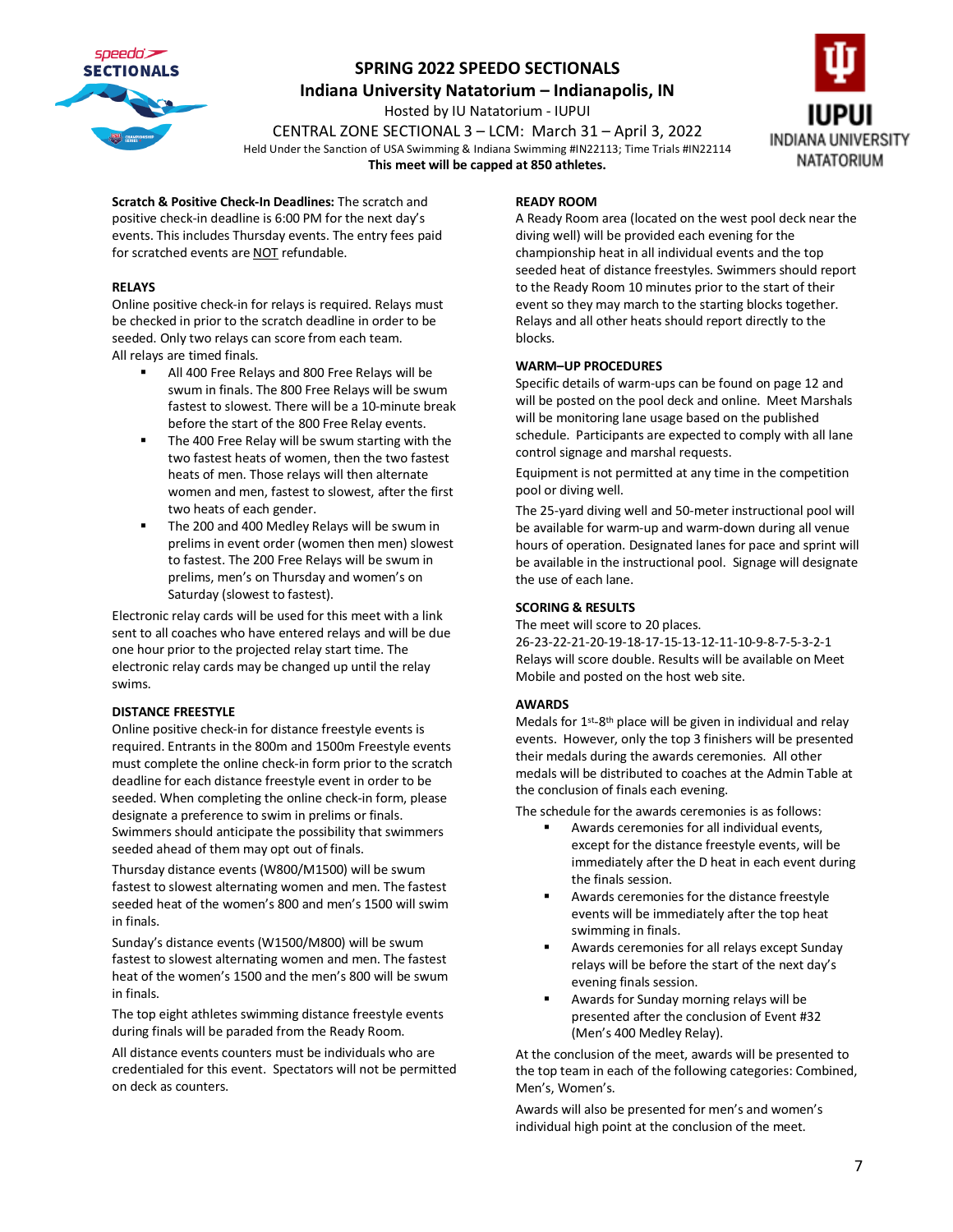

**Indiana University Natatorium – Indianapolis, IN**

Hosted by IU Natatorium - IUPUI

CENTRAL ZONE SECTIONAL 3 – LCM: March 31 – April 3, 2022 Held Under the Sanction of USA Swimming & Indiana Swimming #IN22113; Time Trials #IN22114 **This meet will be capped at 850 athletes.**



#### **INFORMATION DISTRIBUTION**

Paper heat sheets will be available for coaches at the ondeck Admin Table and posted around the competition pool deck. Heat sheets for spectators will be available on Meet Mobile, on the event website, and posted throughout the venue including in the spectator concourses. There will be no paper heat sheets sold to spectators. All other official meet documents will be posted on the event website.

#### **TICKET SALES & HEAT SHEETS**

Tickets can be purchased on site on Wednesday, March 30, from 1:00 PM – 5:00 PM and then again 90 minutes before the start of each session. Payment by credit card is preferred.

#### *Ticket Prices*

All-Session Pass: \$50.00 All-Session Child (6-12): \$25.00 Day Pass (Prelims & Finals of the same day): \$15.00 Prelims: \$ 10.00 adults/6-12 yrs \$5.00 Finals: \$ 8.00 adults/ 6-12 yrs \$4.00 Children under 6 are free.

Heat sheets will be available free of charge on Meet Mobile and posted on the event website as well as throughout the Natatorium.

#### **OFFICIALS NATIONAL CHAMPIONSHIP CERTIFICATION**

The meet is designated as an "Officials Qualifying Meet" under the national certification procedure. Evaluations will be offered through N3 for eligible officials assigned to work the meet. Please see USA Swimming website [\(www.usaswimming.org\)](http://www.usaswimming.org/) to view the latest procedures regarding evaluation and certification.

Note: To be evaluated for certification or re-certification at any level, an official must work at least 4 sessions at the meet, even if the evaluation requirement is for only 2 or 3 sessions in a specific position.

First priority for assigned positions will be given to those seeking certification as well as those committed to working all sessions of the meet.

**Officials interested in officiating at the meet should visit the Central Zone website [\(www.centralzones.org\)](http://www.centralzones.org/) and submit an application.**

Officials' Uniforms: Officials are asked to wear white shirts and navy bottoms.

Officials' briefings will all be virtual.

Please contact Central Zone Officials Chair Fran Werner at [1919fran@gmail.com](mailto:1919fran@gmail.com) with questions.

#### **UNPAID FINES**

The host will send a notification of fine for failure to compete without scratching to any offending club listing the amount owed, purpose of the fine, directions for payment, and the payment deadline (which may include a penalty if not paid by the deadline). A copy of this notification will

also be sent to the Section 3 chairperson Cindy Dial. If the fine remains unpaid by the specified deadline, the offending club will be denied representation in any subsequent Sectional meet until the amount has been paid.

#### **FINE APPEAL PROCESS**

Clubs may appeal the fine and/or penalty by submitting a written notice to Section Chair Cindy Dial[, cvirdo@aol.com](mailto:cvirdo@aol.com). The chairperson will appoint a hearing body made up of one representative from each of the Section 3 LSCs plus one athlete at-large. Any further appeal shall be presented to the National Board of Review.

#### **GENERAL INFORMATION**

**HOTELS:** The meet host, in partnership with Visit Indy, has secured hotel blocks at various properties conveniently located to the IU Natatorium at preferred pricing. Teams and officials are encouraged to use the host convenient online hotel reservation system that can be accessed at: <https://book.passkey.com/go/2022SpeedoSpringChampionships>

Cut-off dates for most hotel properties are 30 days out from the competition. Participants are encouraged to make hotel reservations early. For any questions or assistance with hotel reservations, please contact Arlene McDonald, Co-Meet Director, a[t indyarlene@gmail.com](mailto:indyarlene@gmail.com) or 317-442-2166. *Marriott is a proud sponsor of USA Swimming.*

**VOLUNTEERS:** The meet host welcomes volunteers from visiting teams. Volunteer opportunities and registration can be found at

<https://www.signupgenius.com/go/10C084EA9AC2CA1FF2-2022>

All volunteers are required to attend a virtual volunteer orientation session on Tuesday evening, March 29, at 7:30 pm. The orientation link will be sent to all registered volunteers on Monday, March 28.

Please email the host volunteer coordinators at [NatatoriumEvents@gmail.com](mailto:NatatoriumEvents@gmail.com) for volunteer questions or more information.

**VENDOR:** Speedo will select the official swimwear vendor for this meet. The chosen vendor will provide a wide selection of swim apparel, equipment, and unique event merchandise for purchase at a booth on the upper concourse of the Natatorium. Plan now to stop by and visit our meet vendor.

**WEBCAST:** All meet sessions will be live streamed. The link to the live stream can be found on the host website at [www.iunat.iupui.edu.](http://www.iunat.iupui.edu/)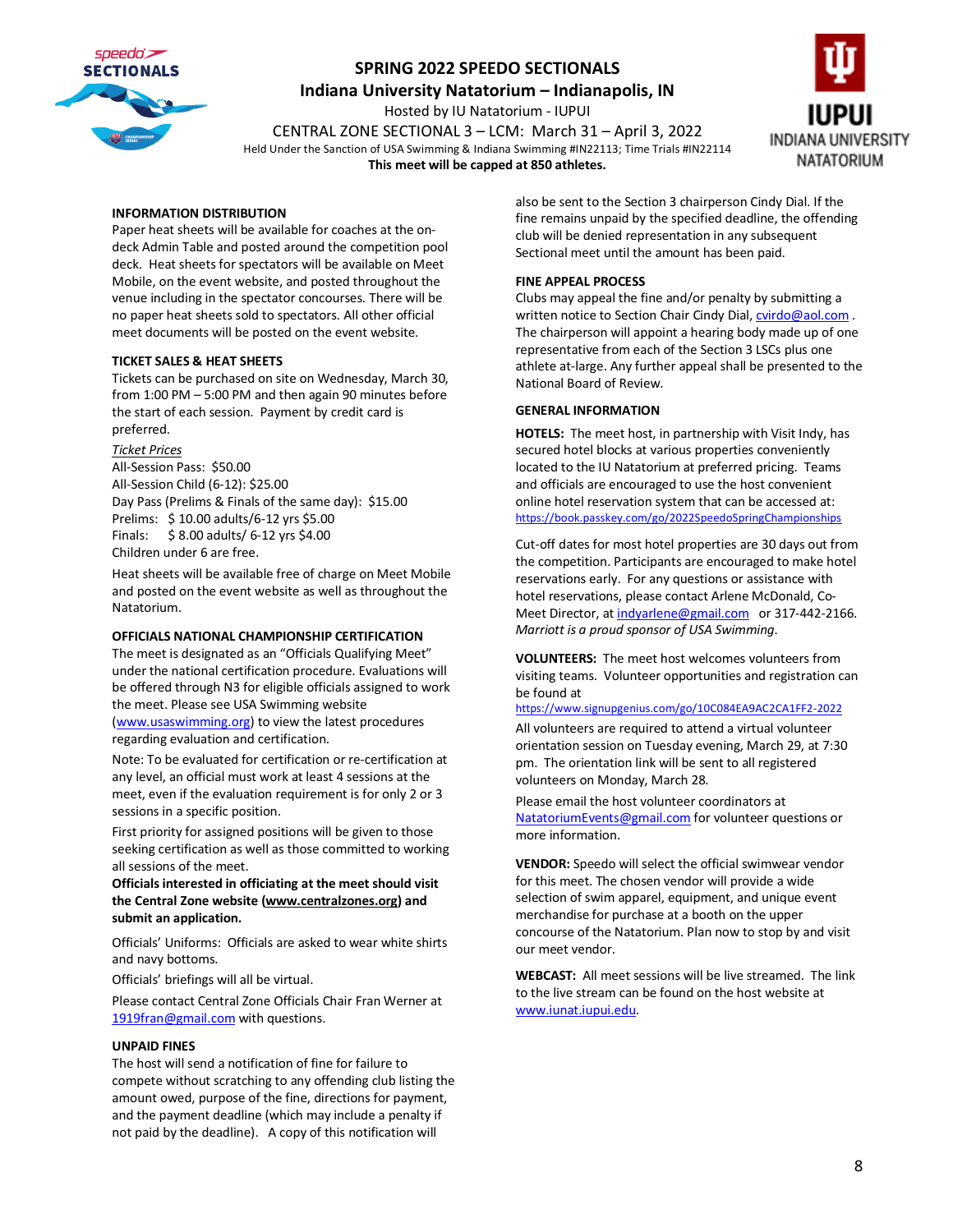

**Indiana University Natatorium – Indianapolis, IN**

Hosted by IU Natatorium - IUPUI CENTRAL ZONE SECTIONAL 3 – LCM: March 31 – April 3, 2022 Held Under the Sanction of USA Swimming & Indiana Swimming #IN22113; Time Trials #IN22114 **This meet will be capped at 850 athletes.**



# **ORDER OF EVENTS**

*This is an open competition swum in long course meters. Please note that Indianapolis is on Eastern Time* 

| <b>WOMEN</b>              | <b>PRELIMINARIES</b>                         | <b>MEN</b> | <b>WOMEN</b>                               | <b>FINALS</b>                | <b>MEN</b> |
|---------------------------|----------------------------------------------|------------|--------------------------------------------|------------------------------|------------|
|                           | Warm-Ups: 6-8:50am<br><b>THURSDAY EVENTS</b> |            |                                            | Warm-Ups: 4-5:15pm           |            |
|                           | <b>Meet Starts AT 9am</b>                    |            |                                            | <b>Meet Starts at 5:30pm</b> |            |
| 3                         | 200 Backstroke                               | 4          | $**2$                                      | 800 Freestyle                |            |
| 5                         | 50 Freestyle                                 | 6          | 3                                          | 200 Backstroke               | 4          |
| 8                         | 200 Breaststroke                             | 9          | 5                                          | 50 Freestyle                 | 6          |
|                           | 200 Freestyle Relay Men                      | $^*1$      |                                            | 1500 Freestyle               | $***7$     |
| $**2$                     | 800 Freestyle                                |            | 8                                          | 200 Breaststroke             | 9          |
|                           | 1500 Freestyle                               | $***7$     | $***10$                                    | 800 Free Relay Women         |            |
|                           | Warm-Ups: 6-8:50am<br><b>FRIDAY EVENTS</b>   |            | Warm-Ups: 4-5:15pm                         |                              |            |
|                           | <b>Meet Starts at 9am</b>                    |            |                                            | <b>Meet Starts at 5:30pm</b> |            |
| $*11$                     | 200 Medley Relay                             | $*12$      | 13                                         | 200 Freestyle                | 14         |
| 13                        | 200 Freestyle                                | 14         | 15                                         | 100 Butterfly                | 16         |
| 15                        | 100 Butterfly                                | 16         | 17                                         | 400 I.M.                     | 18         |
| 17                        | 400 I.M.                                     | 18         | ****19                                     | 400 Free Relay               | ****20     |
|                           | Warm-Ups: 6-8:50am                           |            | <b>SATURDAY EVENTS</b>                     | Warm-Ups: 4-5:15pm           |            |
|                           | <b>Meet Starts at 9am</b>                    |            | <b>Meet Starts at 5:30pm</b>               |                              |            |
| $*21$                     | 200 Freestyle Relay Women                    |            | 22                                         | 100 Backstroke               | 23         |
| 22                        | 100 Backstroke                               | 23         | 24                                         | 400 Freestyle                | 25         |
| 24                        | 400 Freestyle                                | 25         | 26                                         | 100 Breaststroke             | 27         |
| 26                        | 100 Breaststroke                             | 27         | 28                                         | 200 Butterfly                | 29         |
| 28                        | 200 Butterfly                                | 29         |                                            | 800 Free Relay Men           | ***30      |
| Warm-Ups: 6-8:50am        |                                              |            | Warm-Ups: 3-4:15pm<br><b>SUNDAY EVENTS</b> |                              |            |
| <b>Meet Starts at 9am</b> |                                              |            |                                            | <b>Meet Starts at 4:30pm</b> |            |
| 33                        | 200 I.M.                                     | 34         | 33                                         | 200 I.M.                     | 34         |
| 37                        | 100 Free                                     | 38         | $***35$                                    | 1500 Freestyle               |            |
| $*31$                     | 400 Medley Relay                             | $*32$      |                                            | 800 Freestyle                | **36       |
| $***35$                   | 1500 Freestyle                               |            | 37                                         | 100 Free                     | 38         |
|                           | 800 Freestyle                                | **36       |                                            |                              |            |

\* Timed Finals with these relays swum during prelims sessions, slowest to fastest in event order.

\*\* Distance events (800/1500) will be swum fastest to slowest alternating women and men with the fastest heat of each swum in finals. \*\*\*Timed finals with these relays swum during finals session, fastest to slowest .

\*\*\*\* Timed Finals with these relays swum during the finals sessions; the 2 fastest heats of women, then the 2 fastest heats of men alternating women then men, fastest to slowest, after the first 2 heats of each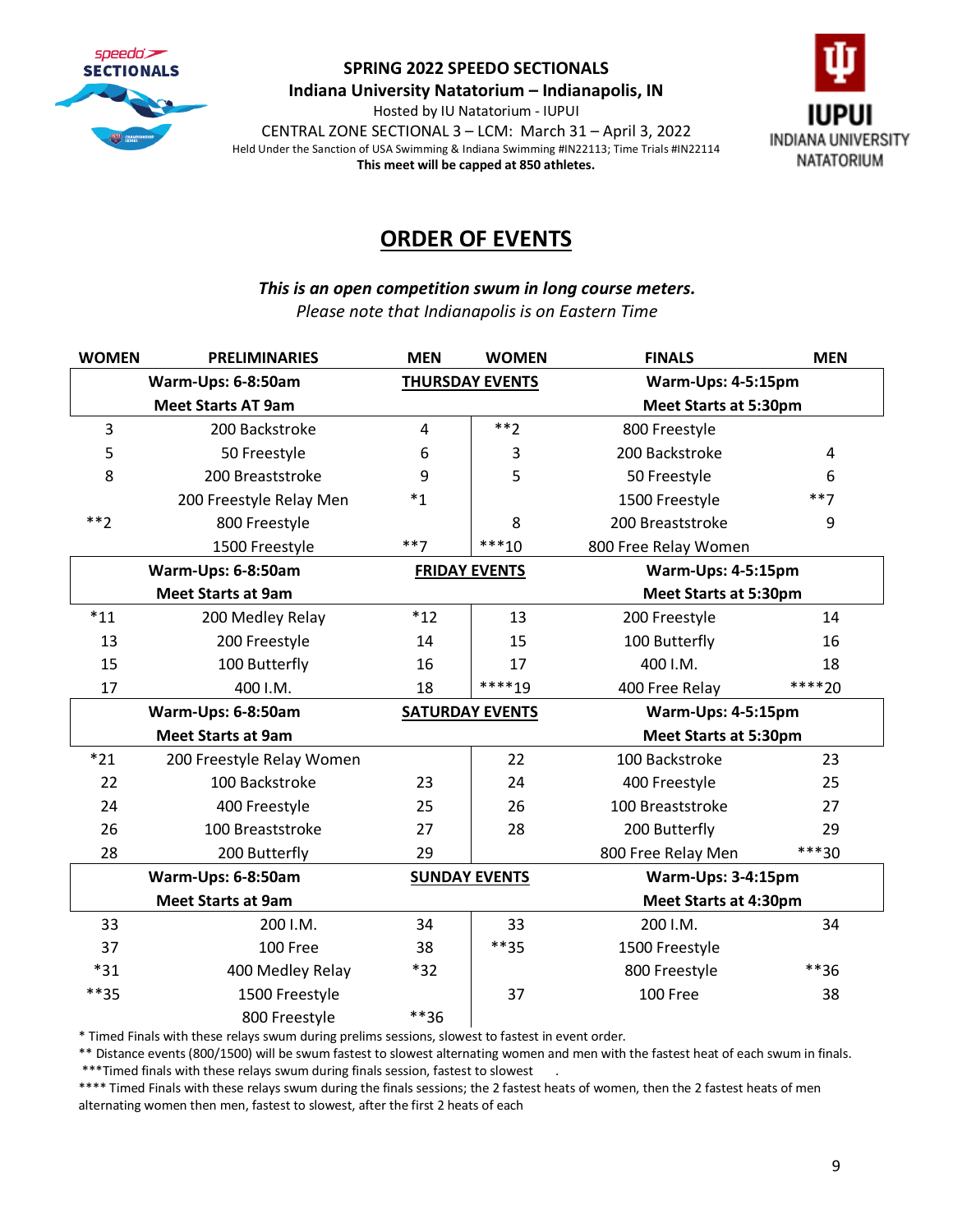

**Indiana University Natatorium – Indianapolis, IN**

Hosted by IU Natatorium - IUPUI CENTRAL ZONE SECTIONAL 3 – LCM: March 31 – April 3, 2022 Held Under the Sanction of USA Swimming & Indiana Swimming #IN22113; Time Trials #IN22114 **This meet will be capped at 850 athletes.**



# **MEET TIME STANDARDS FOR CENTRAL ZONE SECTION 3 ATHLETES\***

**Qualifying Period:** January 1, 2021, through the meet entry deadline

| <b>WOMEN</b>                                                                                                      |            |                       | <b>MEN</b> |            |
|-------------------------------------------------------------------------------------------------------------------|------------|-----------------------|------------|------------|
| <b>SCY</b>                                                                                                        | <b>LCM</b> | <b>EVENT</b>          | <b>LCM</b> | <b>SCY</b> |
| 24.79                                                                                                             | 28.49      | 50 FREE               | 25.69      | 22.39      |
| 53.89                                                                                                             | 1:01.19    | <b>100 FREE</b>       | 55.99      | 48.59      |
| 1:56.69                                                                                                           | 2:11.89    | <b>200 FREE</b>       | 2:01.89    | 1:45.89    |
| 5:08.99                                                                                                           | 4:36.09    | 400/500 FREE          | 4:16.89    | 4:46.39    |
| 10:38.29                                                                                                          | 9:31.89    | 800/1000 FREE         | 9:00.49    | 9:57.99    |
| 17:49.89                                                                                                          | 18:15.59   | 1500/1650 FREE        | 17:20.99   | 16:43.89   |
| 1:00.09                                                                                                           | 1:10.09    | 100 BACK              | 1:03.19    | 55.39      |
| 2:09.99                                                                                                           | 2:29.69    | 200 BACK              | 2:18.59    | 1:58.79    |
| 1:08.59                                                                                                           | 1:18.59    | 100 BREAST            | 1:11.99    | 1:01.59    |
| 2:27.69                                                                                                           | 2:48.79    | 200 BREAST            | 2:36.19    | 2:13.79    |
| 59.19                                                                                                             | 1:07.29    | <b>100 FLY</b>        | 1:00.59    | 53.29      |
| 2:11.19                                                                                                           | 2:27.49    | <b>200 FLY</b>        | 2:16.19    | 1:59.29    |
| 2:11.89                                                                                                           | 2:29.59    | 200 IM                | 2:17.69    | 1:59.39    |
| 4:37.69                                                                                                           | 5:15.99    | 400 IM                | 4:55.79    | 4:16.99    |
| 3:41.99                                                                                                           | 4:09.99    | <b>400 FREE RELAY</b> | 3:50.99    | 3:18.99    |
| 7:45.99                                                                                                           | 8:50.99    | 800 FREE RELAY        | 8:15.99    | 7:13.99    |
| 4:05.99                                                                                                           | 4:40.99    | 400 MEDLEY RELAY      | 4:17.99    | 3:42.99    |
| *Qualifying times for out-of-section athletes are USA Swimming's<br>2022 Speedo Sectionals Maximum Time Standards |            |                       |            |            |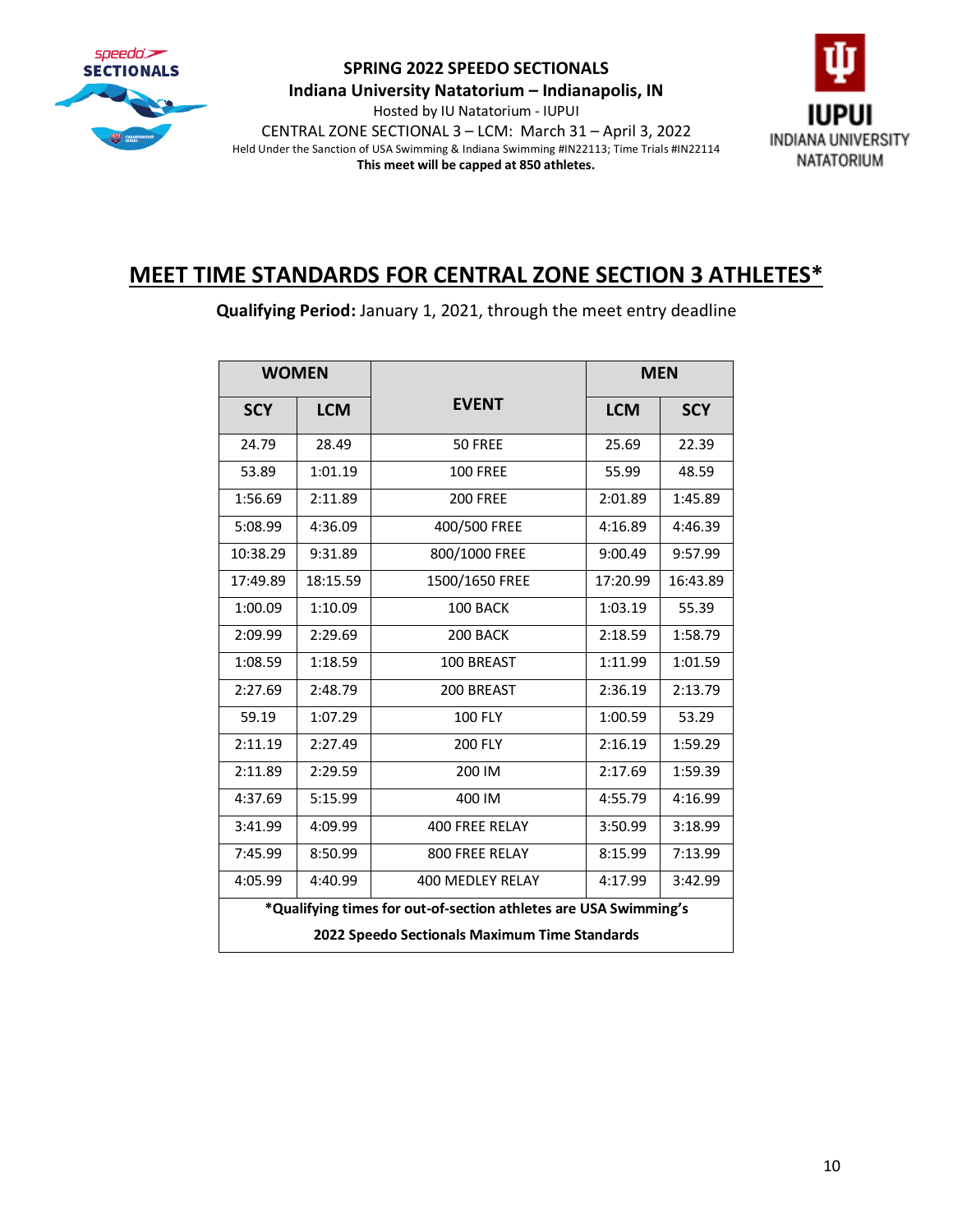

**Indiana University Natatorium – Indianapolis, IN**

Hosted by IU Natatorium - IUPUI CENTRAL ZONE SECTIONAL 3 – LCM: March 31 – April 3, 2022 Held Under the Sanction of USA Swimming & Indiana Swimming #IN22113; Time Trials #IN22114 **This meet will be capped at 850 athletes.**



# **BONUS TIME STANDARDS**

**Qualifying Period:** June 1, 2019, through meet the entry deadline

| <b>WOMEN</b> |            |                 | <b>MEN</b> |            |
|--------------|------------|-----------------|------------|------------|
| <b>SCY</b>   | <b>LCM</b> | <b>EVENT</b>    | <b>LCM</b> | <b>SCY</b> |
| 26.99        | 30.19      | 50 FREE         | 26.99      | 23.99      |
| 57.39        | 1:04.09    | <b>100 FREE</b> | 58.69      | 50.59      |
| 1:59.69      | 2:15.69    | <b>200 FREE</b> | 2:06.99    | 1:50.79    |
| 5:17.99      | 4:44.99    | 400/500 FREE    | 4:26.99    | 4:55.99    |
| 10:47.39     | 9:43.09    | 800/1000 FREE   | 9:13.99    | 10:08.99   |
| 18:00.09     | 18:30.79   | 1500/1650 FREE  | 17:34.89   | 16:55.89   |
| 1:03.99      | 1:13.29    | 100 BACK        | 1:06.69    | 59.39      |
| 2:14.59      | 2:34.09    | 200 BACK        | 2:23.09    | 2:03.09    |
| 1:12.19      | 1:23.19    | 100 BREAST      | 1:15.49    | 1:05.09    |
| 2:33.99      | 2:56.29    | 200 BREAST      | 2:42.99    | 2:19.99    |
| 1:03.99      | 1:11.09    | <b>100 FLY</b>  | 1:03.59    | 55.89      |
| 2:15.59      | 2:33.99    | <b>200 FLY</b>  | 2:22.99    | 2:03.99    |
| 2:15.99      | 2:34.99    | 200 IM          | 2:22.99    | 2:03.99    |
| 4:45.09      | 5:26.99    | 400 IM          | 5:06.99    | 4:23.99    |

#### **ENTRY LIMITS and BONUS EVENTS**

- **EXECT** Limits: A swimmer may enter an unlimited number of individual events but may compete in no more than 6 individual events for the meet and in no more than 3 individual events per day. Time trial events count toward a swimmer's daily limit (3 events) but do not count toward a swimmer's meet limit of six (6) events.
- **EXECT:** Bonus Events: Swimmers who have achieved fewer than 4 individual event time standards may supplement their entry with bonus event(s) so that the total of individual events (qualified swims plus bonus swims) does not exceed 4 for the meet. (i.e. 1 qualified and 3 bonus, 2 qualified and 2 bonus, 3 qualified and 1 bonus). Swimmers entering bonus events must meet the bonus time standards as outlined in the grid above.
- **EXECT BONUS Entries after OME Closes:** In-section athletes who achieve meet qualifying times after OME closes and before March 28 are not eligible to swim bonus events. (see page 5)